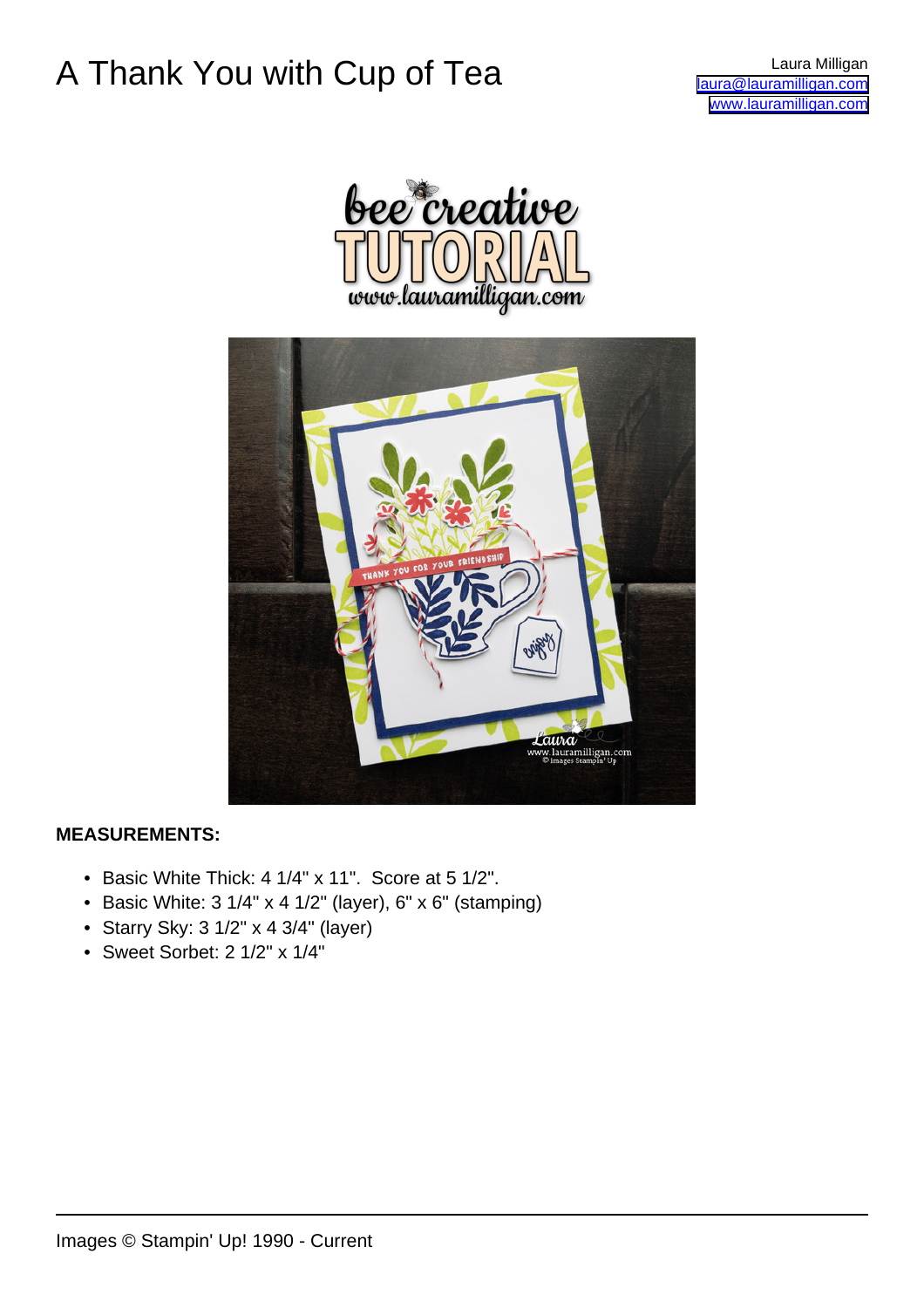### A Thank You with Cup of Tea Laura Milligan Com



#### **INSTRUCTIONS:**

- 1. Burnish and fold the card base with a Bone Folder.
- 2. Stamp the leaves onto the card base multiple times with Parakeet Party Classic Ink.
- 3. Wrap the Sweet Sorbet Baker's Twine around the layer of Basic White Cardstock. Tie with a bow to secure in place.
- 4. Adhere to the Starry Sky Cardstock with Multipurpose Liquid Glue. Adhere to the card base with Dimensionals.
- 5. Stamp the following image onto the Basic White Cardstock piece: Starry Sky: Teacup and Tag, Parakeet Party: Flower Leaves, Granny Apple Green: Large Leaves, Sweet Sorbet: Flowers
- 6. Use a Stampin' Cut & Emboss Machine to crop the images with the coordinating Teacup Dies. Layer and adhere with Stampin' Dimensionals.
- 7. Stamp the sentiment in Versamark Ink onto the piece of Sweet Sorbet Cardstock. Emboss with White Embossing Powder. Adhere with Multipurpose Liquid Glue.